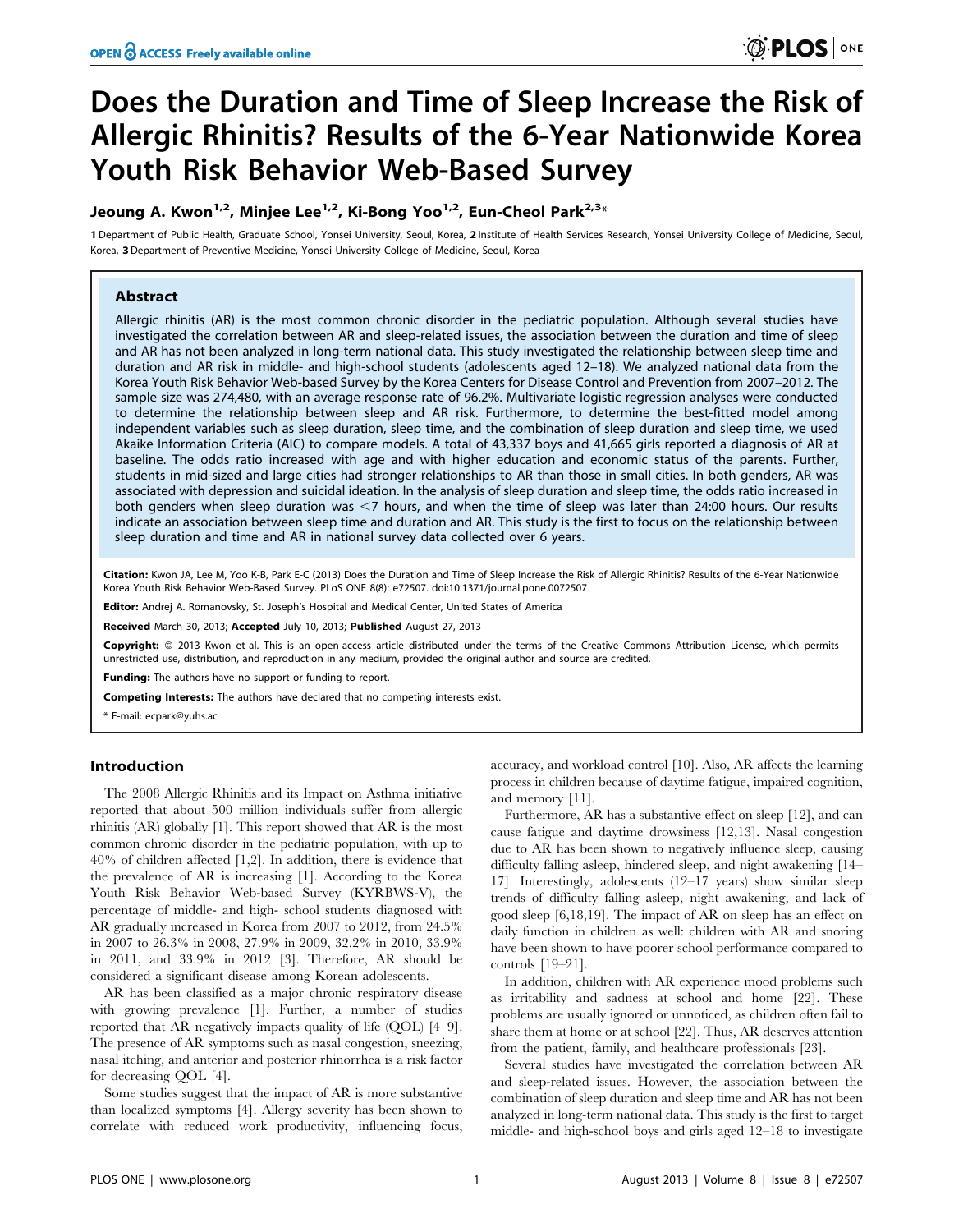the relationship between sleep duration and sleep time, and AR risk, adjusting for age, current smoking status, current alcohol consumption, maternal educational level, paternal educational level, economic status, type of city, stress, depression, and suicidal ideation.

# Materials and Methods

#### Subjects

The nationwide KYRBWS-V survey was conducted from 2007 to 2012 by the Korea Centers for Disease Control and Prevention (KCDCP). The complex research design included multistage sampling, stratification, and clustering [3]. The survey aimed to investigate the prevalence of health-risk behaviors in Korean adolescent students in grades 7–12 [3]. KCDCP has reported all data collection procedures [3]. The questionnaire's reliability and validity have been assessed by several studies [24,25].

Participants were given identification numbers and guaranteed anonymity [3]. Survey information was provided by teachers to each student [3]. Each student then completed the web-based survey using the assigned ID number [3]. From 2007 to 2012, the survey included 78,834, 79,099, 76,937, 74,980, 79,202, and 74,186 participants from 798, 796, 800, 800, 800, and 797 middle and high schools, respectively. Response rates were 94.8%, 95.1%, 97.6%, 97.7%, 95.5%, and 96.4%, respectively. A total of 85,002 participants were diagnosed with AR, including Participants of Boys and Girls were 43,337 boys and 41,665 girls. Table 1 lists participant characteristics.

#### Dependent Variable

AR history was assessed by the question, ''In your life, have you ever been diagnosed with allergic rhinitis by a doctor?'' The responses were (1) no and (2) yes.

#### Independent Variable

Self-reported sleep duration and sleep time were assessed for each adolescent by asking, ''What time did you usually go to bed and wake up last week?'' The responses for sleep time were (1)  $\leq$ 24:00 hours and (2)  $\geq$ 24:00 hours. The sleep duration was calculated based on reported sleep and awakening times, and the responses were (1)  $\geq$ 7 hours and (2) <7 hours.

#### Covariate Variables

The age range was 12–18 years (middle- and high-school students).

Current smoking status was evaluated by the question, ''In the last 30 days, how many days have you smoked more than one cigarette?'' Those that responded (1) none were considered nonsmokers. Those with other responses such as (2) 1–2 days per month, (3) 3–5 days per month, (4) 6–9 days per month, (5) 10–19 days per month, (6) 20–29 days per month, and (7) every day were considered smokers.

Current alcohol consumption was evaluated by the question, ''In the last 30 days, how many days have you consumed more than one glass of alcohol?'' Those responding (1) none were considered non-consumers. Those with other responses such as (2) 1–2 days per month, (3) 3–5 days per month, (4) 6–9 days per month, (5) 10–19 days per month, (6) 20–29 days per month, and (7) every day were considered alcohol consumers.

Parental educational levels were investigated by the questions, ''What is your mother's educational level?'' and ''What is your father's educational level?'' Response options were (1) middle school or lower, (2) high school, and (3) college or higher.

Economic status was evaluated by the question, ''What is your parents' economic status?'' Response options were (1) very wealthy, (2) wealthy, (3) average, (4) poor, and (5) very poor.

City type data were obtained from the students' address information. The categories were (1) small city, (2) mid-sized city, and (3) large city.

Self-reported stress was evaluated by the question, ''How much stress have you been experiencing in your daily life?'' The responses were (1) very high, (2) high, (3) moderate, (4) low, and (5) none.

The presence of depression was investigated by the question, ''Have you ever experienced a deep sense of sadness or despair in the past 12 months?'' The responses were (1) no and (2) yes.

Suicidal ideation was investigated by the question, ''Have you ever had suicidal ideation in the past 12 months?'' The responses were  $(1)$  no and  $(2)$  yes.

# Statistical Analysis

Multivariate logistic regression analyses, adjusted for age, current smoking status, current alcohol consumption, maternal educational level, paternal educational level, economic status, type of city, stress, depression, and suicidal ideation, were conducted to assess the relationship between the dependent variable (AR) with sleep duration and sleep time. Furthermore, to determine the bestfitted model among independent variables such as sleep duration, sleep time, and the combination of sleep duration and sleep time, we used Akaike Information Criteria (AIC) to compare models. All data were represented as  $\mathcal{N}(\%)$ , and odds ratios were calculated by 95% CI. Statistical significance was set at  $P<0.05$ . Statistical analyses were performed using SAS, version 9.2 (SAS Institute Inc., Cary, NC, US).

# Results

A total of 43,337 (51.8%) boys and 41,665 (48.2%) girls were diagnosed with AR at baseline. Table 1 shows the baseline characteristics of the population.

### Multivariate Logistic Regression Analyses

The results of the multivariate logistic regression analyses of the combination of sleep duration and sleep time and AR are presented in Table 2.

Compared with 12-year-old boys, the odds ratios for 13-, 14-, 15-, 16-, 17-, and 18-year-old boys were progressively higher. Compared with 12-year-old girls, the odds ratios for 14-, 15-, 16-, and 17-year-old girls were progressively higher, and that for 18 year-old girls was similar to that for 17-year-old girls.

The association between current smoking status and AR in boys was statistically significant, with an odds ratio of 0.92 (95% CI, 0.88–0.96;  $P<0.0001$  for smoking compared with nonsmoking.

The association between current alcohol consumption and AR in boys was statistically significant, with an odds ratio of 0.95 (95% CI, 0.92–0.98;  $P<0.0001$ ) for drinking compared with nondrinking.

In terms of the relationship between maternal education level and AR in boys, the odds ratio was 1.06 (95% CI, 1.00–1.13;  $P = 0.04$ ) for those whose mothers had attended high school, and 1.27 (95% CI, 1.19-1.36;  $P<0.0001$ ) for those with maternal education levels of college or higher compared to middle school or lower. The odds ratios in girls were 1.11 (95% CI, 1.05–1.18;  $P<0.0001$ ) for those whose mothers had attended high school, and 1.31 (95% CI, 1.22-1.39;  $P<0.0001$ ) for those with maternal education levels of college or higher compared to middle school or lower.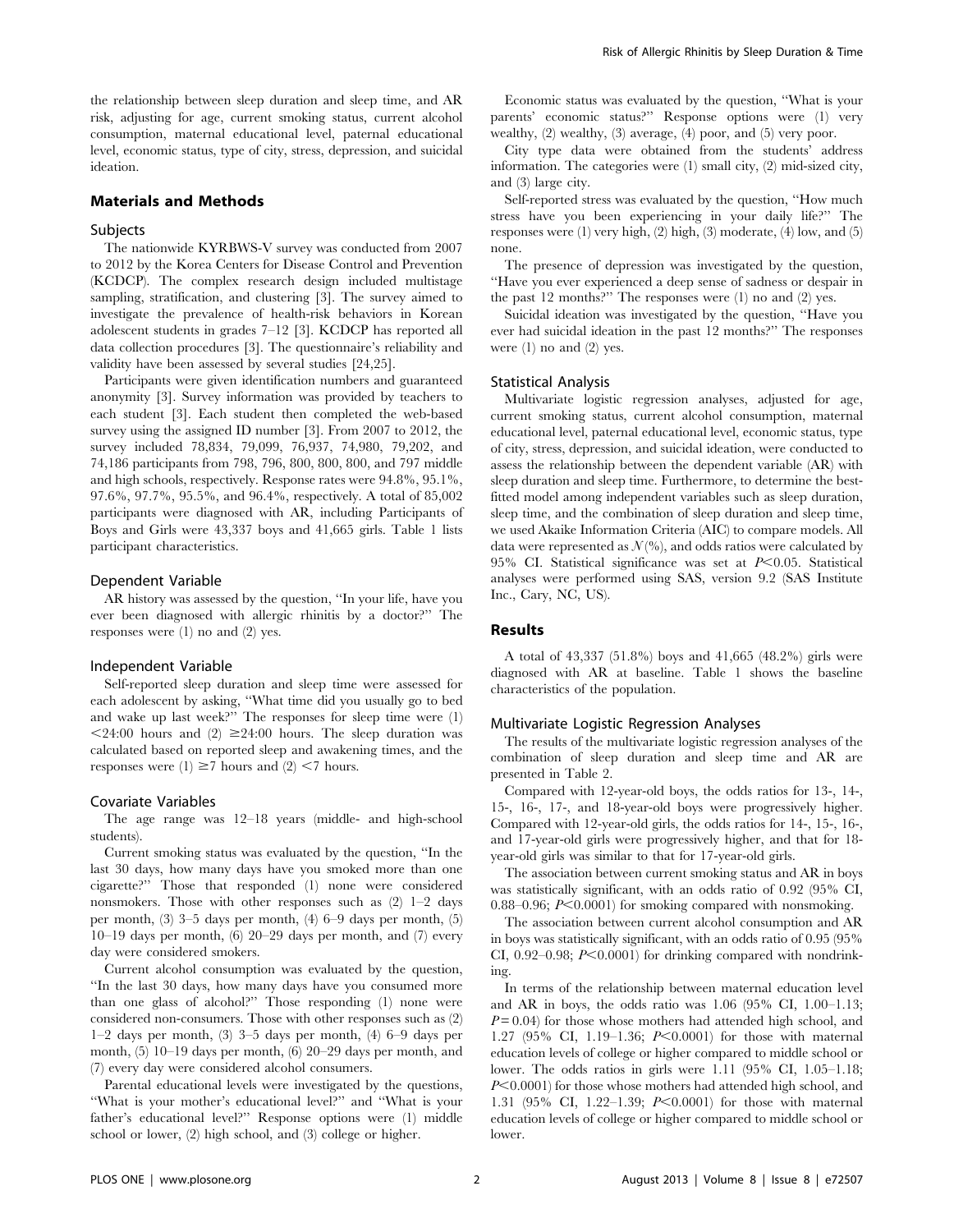# Table 1. Characteristics of subjects.

| Boys $(n = 137,490)$ | Girls (n = 136,990) | Total (n = 274,480) | P-value    |
|----------------------|---------------------|---------------------|------------|
| n(%)                 | n(%)                | n(%)                | $<$ 0.0001 |
| 7,478(49.0)          | 7,675(51.0)         | 15,153(100)         |            |
| 20,052(50.1)         | 19,870(49.9)        | 39,922(100)         |            |
| 22,434(50.8)         | 21,915(49.2)        | 44,349(100)         |            |
| 24,653(51.2)         | 23,684(48.8)        | 48,337(100)         |            |
| 25,243(51.8)         | 25,016(48.2)        | 50,259(100)         |            |
| 24,308(50.8)         | 25,807(49.2)        | 50,115(100)         |            |
| 13,322(52.8)         | 13,023(47.2)        | 26,345(100)         |            |
|                      |                     |                     | < 0.0001   |
| 115,348(48.3)        | 128,432(51.7)       | 243,780(100)        |            |
| 22,142(73.1)         | 8,558(26.9)         | 30,700(100)         |            |
|                      |                     |                     | < 0.0001   |
| 102,946(49.1)        | 110,292(50.9)       | 213,238(100)        |            |
| 34,544(58.0)         | 26,698(42.0)        | 61,242(100)         |            |
|                      |                     |                     | < 0.0001   |
| 9,680(51.2)          | 9,877(48.8)         | 19,557(100)         |            |
| 76,425(49.8)         | 79,937(50.2)        | 156,362(100)        |            |
| 51,385(52.8)         | 47,176(47.2)        | 98,561(100)         |            |
|                      |                     |                     | < 0.0001   |
| 9,388(52.6)          | 9,265(47.4)         | 18,653(100)         |            |
| 58,751(50.0)         | 61,237(50.0)        | 119,988(100)        |            |
| 69,351(51.7)         | 66,488(48.3)        | 135,839(100)        |            |
|                      |                     |                     | < 0.0001   |
| 5,629(52.4)          | 5,565(47.6)         | 11,194(100)         |            |
| 10,802(64.2)         | 6,260(35.8)         | 17,062(100)         |            |
| 36,293(53.8)         | 31,674(46.2)        | 67,967(100)         |            |
| 63,105(48.6)         | 69,061(51.4)        | 132,166(100)        |            |
| 21,661(48.2)         | 24,430(51.8)        | 46,091(100)         |            |
|                      |                     |                     | < 0.0001   |
| 16,134(52.7)         | 15,938(47.3)        | 32,072(100)         |            |
| 52,006(50.9)         | 52,984(49.1)        | 104,990(100)        |            |
| 69,350(51.0)         | 68,068(49.0)        | 137,418(100)        |            |
|                      |                     |                     | < 0.0001   |
| 3,831(73.8)          | 1,401(26.2)         | 5,232(100)          |            |
| 13,252(40.7)         | 20,032(59.3)        | 33,284(100)         |            |
| 37,476(44.5)         | 48,879(55.5)        | 86,355(100)         |            |
| 60,658(54.6)         | 52,522(45.4)        | 113,180(100)        |            |
| 22,273(61.6)         | 14,156(38.4)        | 36,429(100)         |            |
|                      |                     |                     | < 0.0001   |
| 95,065(55.0)         | 80,535(45.0)        | 175,600(100)        |            |
| 42,425(44.0)         | 56,455(56.0)        | 98,880(100)         |            |
|                      |                     |                     | < 0.0001   |
| 117,054(53.7)        | 104,974(46.3)       | 222,028(100)        |            |
| 20,436(40.0)         | 32,016(60.0)        | 52,452(100)         |            |
|                      |                     |                     | < 0.0001   |
| 82,837(47.1)         | 97,202(52.9)        | 180,039(100)        |            |
| 54,653(59.0)         | 39,788(41.0)        | 94,441(100)         |            |
|                      |                     |                     | $<$ 0.0001 |
| 42,414(55.0)         | 36,381(45.0)        | 78,795(100)         |            |
|                      |                     |                     |            |
|                      |                     |                     |            |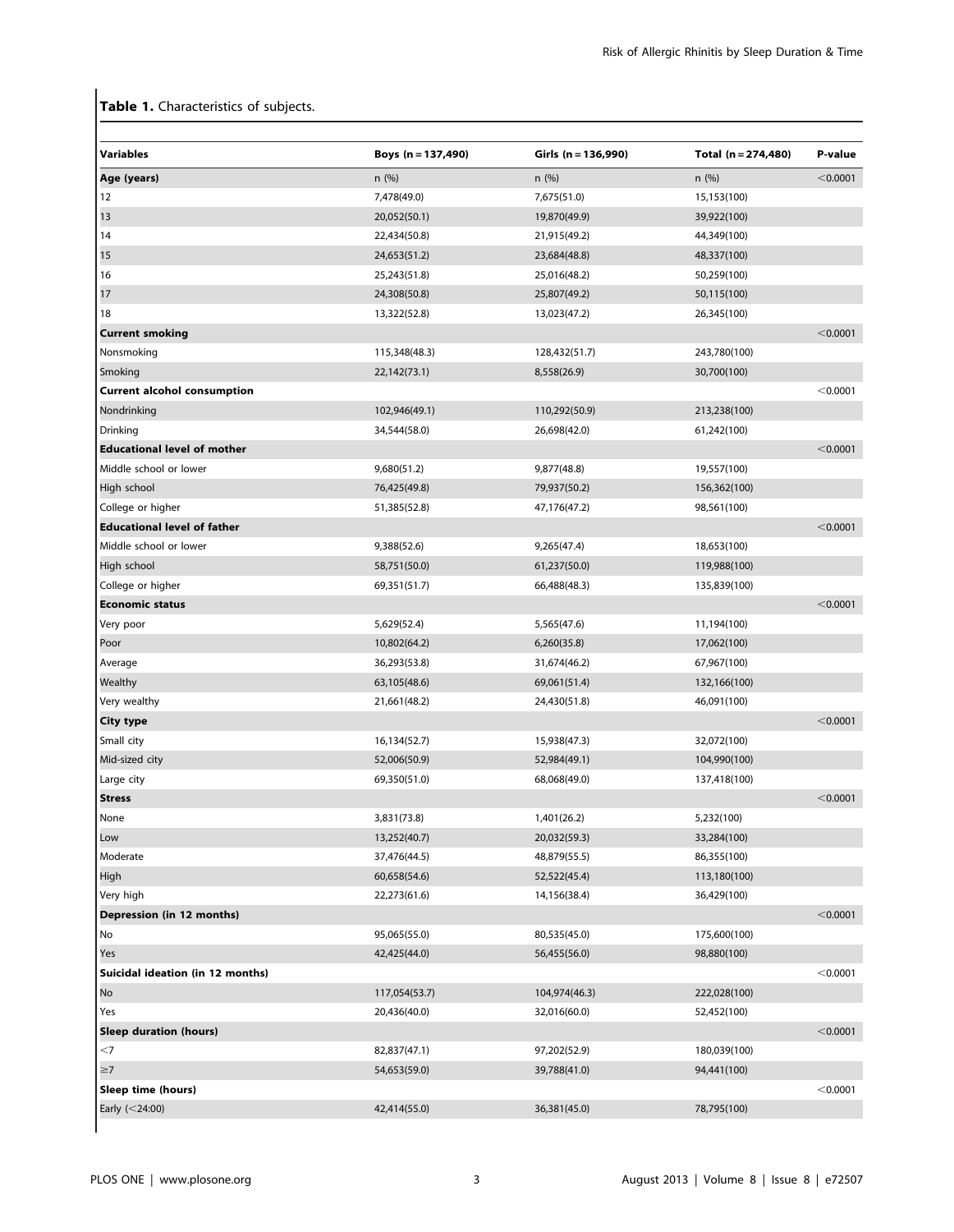| <b>Variables</b>              | Boys $(n = 137,490)$ | Girls ( $n = 136,990$ ) | Total $(n = 274,480)$ | P-value  |
|-------------------------------|----------------------|-------------------------|-----------------------|----------|
| Late $(\geq 24:00)$           | 95,076(49.6)         | 100,609(50.4)           | 195,685(100)          |          |
| Sleep duration and sleep time |                      |                         |                       | < 0.0001 |
| $\geq$ 7 (<24:00)             | 38,616(57.2)         | 30,230(42.8)            | 68,846(100)           |          |
| $\leq$                        | 3,798(38.8)          | 6,151(61.2)             | 9,949(100)            |          |
| $\geq$ 7 (≥24:00)             | 16,037(63.4)         | 9,558(36.6)             | 25,595(100)           |          |
| $\vert$ <7                    | 79,039(47.5)         | 91,051(52.5)            | 170,090(100)          |          |
| Allergic rhinitis diagnosis   |                      |                         |                       | < 0.0001 |
| No                            | 94,153(50.7)         | 95,325(49.3)            | 189,478(100)          |          |
| <b>Yes</b>                    | 43,337(51.8)         | 41,665(48.2)            | 85,002(100)           |          |
|                               |                      |                         |                       |          |

doi:10.1371/journal.pone.0072507.t001

With respect to the association between paternal education level and AR in boys, the odds ratios were 1.12 (95% CI, 1.06–1.19;  $P<0.0001$ ) for those whose fathers had attended high school, and 1.35 (95% CI, 1.27-1.44;  $P<0.0001$ ) for those with paternal education levels of college or higher compared to middle school or lower. The odds ratios in girls were 1.08 (95% CI, 1.02–1.15;  $P = 0.01$ ) for those whose fathers had attended high school, and 1.31 (95% CI, 1.22–1.40;  $P \le 0.0001$ ) for paternal education levels of college or higher compared to middle school or lower.

In terms of the relationship between economic status and AR in boys, the odds ratios were 1.10 (95% CI, 1.03–1.18;  $P = 0.01$ ) for poor, 1.10 (95% CI, 1.02–1.17;  $P = 0.01$ ) for average, 1.21 (95% CI, 1.13–1.30;  $P \le 0.0001$ ) for wealthy, and 1.15 (95% CI, 1.06– 1.24;  $P<0.0001$ ) for very wealthy. In girls, the odds ratios were 1.17 (95% CI, 1.08–1.26;  $P \le 0.0001$ ) for wealthy, and 1.17 (95% CI, 1.07-1.28;  $P<0.0001$ ) for very wealthy.

The odds ratios for type of city and AR in boys were 1.30 (95% CI, 1.23-1.37;  $P \le 0.0001$  and 1.18 (95% CI, 1.12-1.25;  $P<0.0001$ ) for those living in mid-sized and large cities, respectively, compared to those living in small cities. In girls, the odds ratios were 1.40 (95% CI, 1.32-1.48;  $P<0.0001$ ) and 1.26 (95% CI, 1.19-1.33;  $P<0.0001$ ) for those living in mid-sized and large cities, respectively, compared to those living in small cities.

Among boys, the odds ratios for stress and AR diagnosis progressively increased for moderate, high, and very high stress, compared to those with no stress. In girls, the odds ratios for stress and AR diagnosis progressively increased for those with high and very high levels of stress, compared to those with no stress.

The association between depression and AR was statistically significant in both genders, with odds ratios of 1.06 (95% CI, 1.03– 1.09; P<0.0001) in boys and 1.08 (95% CI, 1.05–1.11; P<0.0001) in girls for depression compared to no depression.

The association between suicidal ideation and AR was statistically significant in both genders, with odds ratios of 1.06  $(95\% \text{ CI}, 1.02-1.11; P<0.0001)$  in boys and 1.07 (95% CI, 1.03– 1.11;  $P<0.0001$ ) in girls for the presence of suicidal ideation compared to its absence.

In terms of the relationship between the combination of sleep duration and sleep time and AR in boys, the odds ratio was 1.12  $(95\% \text{ CI}, 1.08-1.16; P<0.0001)$  for sleep durations of  $\leq 7$  hours after 24:00 hours compared to sleep durations  $\geq 7$  hours before 24:00 hours. In girls, the odds ratios were 1.07 (95% CI, 1.01– 1.13;  $P = 0.03$  for sleep durations  $\geq 7$  hours after 24:00 hours and 1.15 (95% CI, 1.11–1.19;  $P<0.0001$ ) for sleep durations  $<$ 7 hours after 24:00 hours compared to sleep durations  $\geq 7$  hours before  $24:00$  hours.

In Table 3, the odds ratios for sleep duration in boys were 1.10  $(95\% \text{ CI}, 1.07-1.14; P<0.0001), \text{ and } 1.12 \ (95\% \text{ CI}, 1.08-1.15;$  $P<0.0001$ ) for girls. The odds ratios for sleep time in boys were 1.09 (95% CI, 1.06–1.12;  $P \le 0.0001$ ), and 1.14 (95% CI, 1.10– 1.18;  $P<0.0001$ ) for girls (Table 3).

### Model Fit Comparison Analyses

To investigate the model fit among three independent variables such as sleep duration, sleep time, and the combination of sleep duration and sleep time, AIC was assessed. The AIC value for sleep duration was 9,237,666.8 in boys and 8,748,759.8 in girls, that for sleep time was 9,238,464.6 in boys and 8,747,707.4 in girls, and that for the combination of both sleep duration and sleep time was 9,237,440.6 in boys and 8,747,197.4 in girls. The bestfitted model with the smallest AIC was one using the combination of sleep duration and sleep time (Table 3).

# **Discussion**

AR is a common disease that affects about 40% of the pediatric population [4]. This study focused on the adolescent population aged 12–18 years. Adolescence is accompanied by rapid and varied changes in physical growth, sexual maturity, hormone levels, and psychological issues [26,27]. Moreover, Korean adolescents suffer from lack of sleep hours due to study load. Several studies have investigated the relationship between sleep issues and AR. However, this study is the first to investigate sleep duration and sleep time simultaneously as a variable.

In multivariate regression analysis, the odds ratios in boys aged 13–18 years and in girls aged 14–18 years were statistically significant compared to those aged 12 years. The associations between sleep duration and sleep time, and AR, increased with age in both genders. This trend indicates the prevalence of AR as a function of age in Korea.

In boys, the odds ratios for both smoking and alcohol consumption group were lower than in the non-consuming groups. These results can be interpreted that boys with AR were more aware of their health than those without AR. This shows the effect of disease on healthy behavior.

A stronger relationship with AR was seen in both genders with higher parental education levels. Moreover, the odds ratios between economic status and AR also increased with higher parental socioeconomic levels. A positive relationship was observed with highly-educated parents and higher parental socioeconomic level. Children of highly-educated parents and those of high economic status were more likely to be diagnosed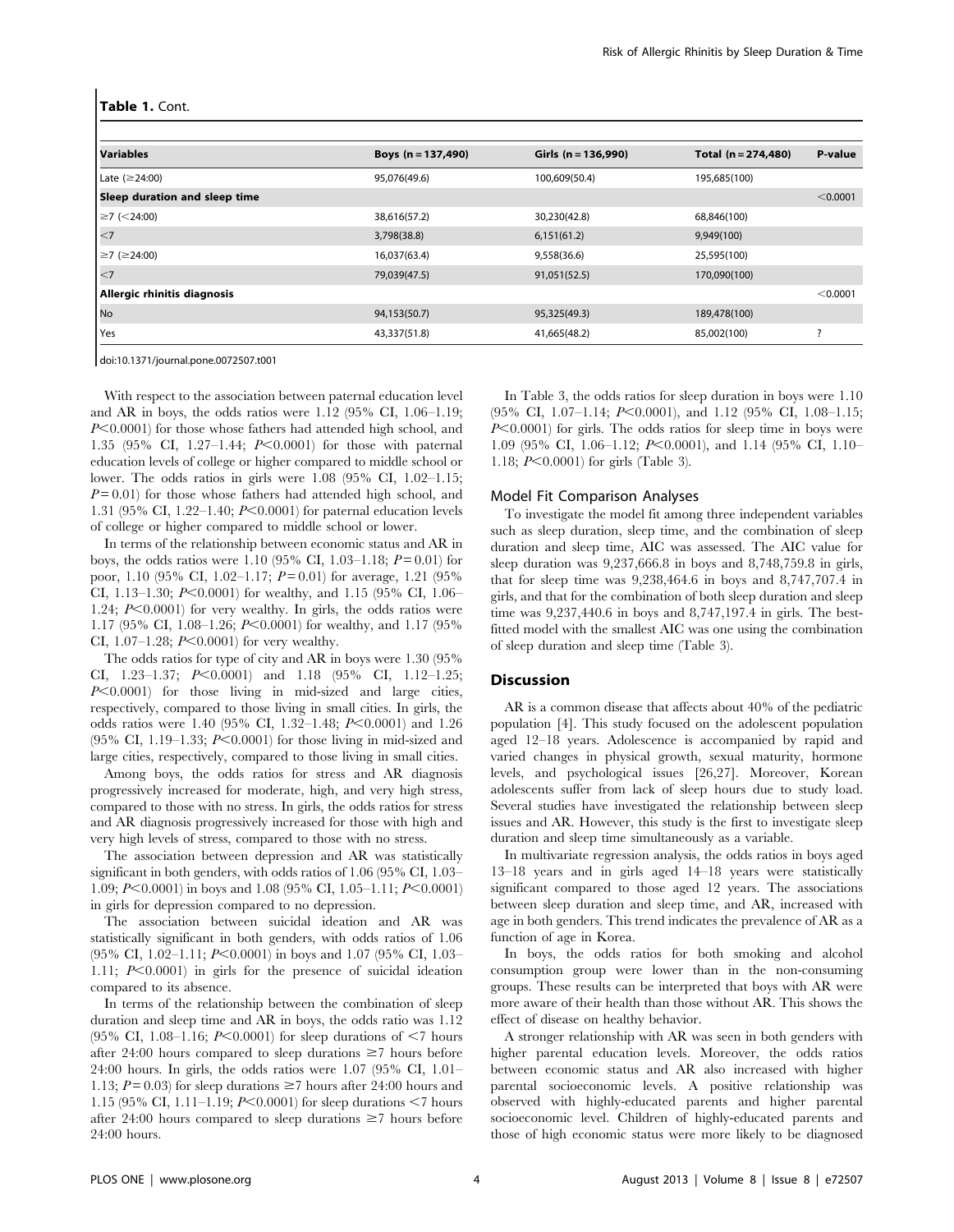Table 2. Multivariate logistic regression analysis\*.

| <b>Variables</b>                   | <b>Boys</b> |        |      |            | Girls |      |        |          |
|------------------------------------|-------------|--------|------|------------|-------|------|--------|----------|
|                                    | OR          | 95% CI |      | P-value    | OR    |      | 95% CI |          |
| Age (years)                        |             |        |      |            |       |      |        |          |
| 12                                 | 1.00        |        |      |            | 1.00  |      |        |          |
| 13                                 | 1.06        | 1.00   | 1.13 | 0.05       | 1.06  | 0.99 | 1.13   | 0.10     |
| 14                                 | 1.10        | 1.03   | 1.17 | 0.01       | 1.11  | 1.04 | 1.18   | < .00001 |
| 15                                 | 1.13        | 1.06   | 1.21 | < 0.0001   | 1.14  | 1.07 | 1.21   | < 0.0001 |
| 16                                 | 1.15        | 1.07   | 1.23 | $<$ 0.0001 | 1.16  | 1.09 | 1.24   | < 0.0001 |
| 17                                 | 1.20        | 1.12   | 1.28 | < 0.0001   | 1.28  | 1.20 | 1.37   | < 0.0001 |
| 18                                 | 1.23        | 1.14   | 1.32 | $<$ 0.0001 | 1.26  | 1.17 | 1.36   | < 0.0001 |
| <b>Current smoking</b>             |             |        |      |            |       |      |        |          |
| Nonsmoking                         | 1.00        |        |      |            | 1.00  |      |        |          |
| Smoking                            | 0.92        | 0.88   | 0.96 | < 0.0001   | 0.95  | 0.90 | 1.01   | 0.11     |
| <b>Current alcohol consumption</b> |             |        |      |            |       |      |        |          |
| Nondrinking                        | 1.00        |        |      |            | 1.00  |      |        |          |
| <b>Drinking</b>                    | 0.95        | 0.92   | 0.98 | < 0.0001   | 0.99  | 0.95 | 1.02   | 0.42     |
| <b>Educational level of mother</b> |             |        |      |            |       |      |        |          |
| Middle school or lower             | 1.00        |        |      |            | 1.00  |      |        |          |
| High school                        | 1.06        | 1.00   | 1.13 | 0.04       | 1.11  | 1.05 | 1.18   | < 0.0001 |
| College or higher                  | 1.27        | 1.19   | 1.36 | $<$ 0.0001 | 1.31  | 1.22 | 1.39   | < 0.0001 |
| <b>Educational level of father</b> |             |        |      |            |       |      |        |          |
| Middle school or lower             | 1.00        |        |      |            | 1.00  |      |        |          |
| High school                        | 1.12        | 1.06   | 1.19 | < 0.0001   | 1.08  | 1.02 | 1.15   | 0.01     |
| College or higher                  | 1.35        | 1.27   | 1.44 | < 0.0001   | 1.31  | 1.22 | 1.40   | < 0.0001 |
| <b>Economic status</b>             |             |        |      |            |       |      |        |          |
| Very poor                          | 1.00        |        |      |            | 1.00  |      |        |          |
| Poor                               | 1.10        | 1.03   | 1.18 | 0.01       | 1.05  | 0.97 | 1.13   | 0.23     |
| Average                            | 1.10        | 1.02   | 1.17 | 0.01       | 1.04  | 0.97 | 1.11   | 0.32     |
| Wealthy                            | 1.21        | 1.13   | 1.30 | $<$ 0.0001 | 1.17  | 1.08 | 1.26   | < .00001 |
| Very wealthy                       | 1.15        | 1.06   | 1.24 | < 0.0001   | 1.17  | 1.07 | 1.28   | < 0.0001 |
| City type                          |             |        |      |            |       |      |        |          |
| Small                              | 1.00        |        |      |            | 1.00  |      |        |          |
| Mid-sized                          | 1.30        | 1.23   | 1.37 | < 0.0001   | 1.40  | 1.32 | 1.48   | < 0.0001 |
| Large                              | 1.18        | 1.12   | 1.25 | < 0.0001   | 1.26  | 1.19 | 1.33   | < 0.0001 |
| <b>Stress</b>                      |             |        |      |            |       |      |        |          |
| None                               | 1.00        |        |      |            | 1.00  |      |        |          |
| Low                                | 1.06        | 0.98   | 1.16 | 0.14       | 1.03  | 0.89 | 1.18   | 0.70     |
| Moderate                           | 1.21        | 1.12   | 1.32 | < 0.0001   | 1.12  | 0.98 | 1.29   | 0.10     |
| High                               | 1.35        | 1.24   | 1.47 | < 0.0001   | 1.27  | 1.11 | 1.46   | < 0.0001 |
| Very high                          | 1.42        | 1.30   | 1.56 | < 0.0001   | 1.36  | 1.18 | 1.56   | < 0.0001 |
| Depression (in 12 months)          |             |        |      |            |       |      |        |          |
| No                                 | 1.00        |        |      |            | 1.00  |      |        |          |
| Yes                                | 1.06        | 1.03   | 1.09 | < 0.0001   | 1.08  | 1.05 | 1.11   | < 0.0001 |
| Suicidal ideation (in 12 months)   |             |        |      |            |       |      |        |          |
| No                                 | 1.00        |        |      |            | 1.00  |      |        |          |
| Yes                                | 1.06        | 1.02   | 1.11 | < 0.0001   | 1.07  | 1.03 | 1.11   | < 0.0001 |
| Sleep duration and sleep time      |             |        |      |            |       |      |        |          |
| $≥7$ (<24:00)                      | 1.00        |        |      |            | 1.00  |      |        |          |
| $<$ 7                              | 1.06        | 0.98   | 1.16 | 0.16       | 0.99  | 0.92 | 1.06   | 0.67     |
| ≥7 (≥24:00)                        | 1.03        | 0.99   | 1.08 | 0.15       | 1.07  | 1.01 | 1.13   | 0.03     |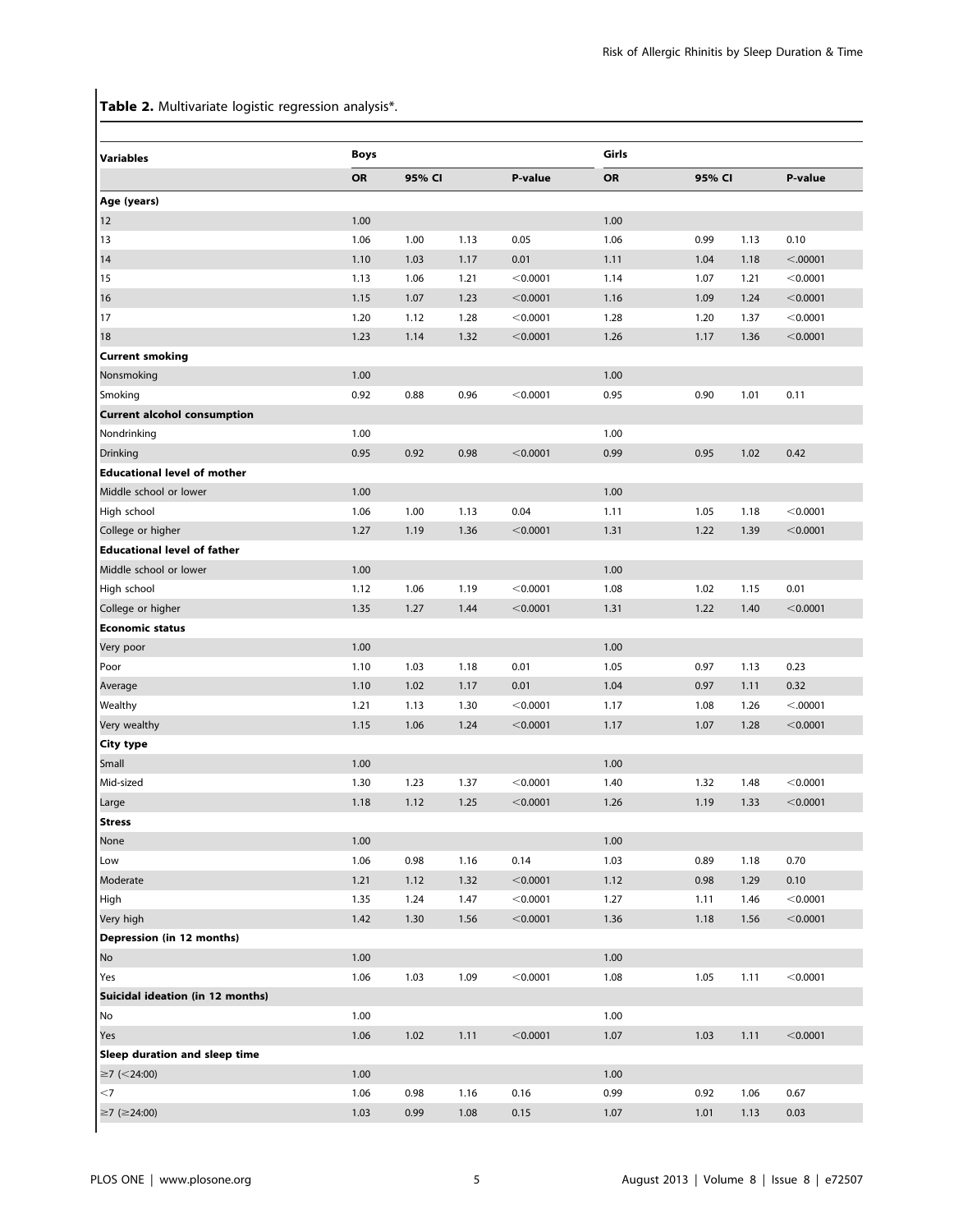#### Table 2. Cont.

| <b>Variables</b> | <b>Boys</b> |        |      |          | Girls     |        |      |          |
|------------------|-------------|--------|------|----------|-----------|--------|------|----------|
|                  | <b>OR</b>   | 95% CI |      | P-value  | <b>OR</b> | 95% CI |      | P-value  |
| $\leq$           | 1.12        | 1.08   | 1.16 | < 0.0001 | 1.15      | 1.11   | 1.19 | < 0.0001 |

\*Adjusting for age, current smoking status, current alcohol consumption, maternal educational level, paternal educational level, economic status, type of city, stress, depression, and suicidal ideation.

doi:10.1371/journal.pone.0072507.t002

with AR than children of less-educated parents and those of low economic status [28].

In addition, children who resided in large cities and mid-sized cities were more likely to have been diagnosed with AR than those living in small cities. This result implies that large cities and midsized cities may have more sources of pollution that stimulates the autoimmune system.

The results of this study showed that AR was positively associated with stress levels in both genders. The relationship between depression and AR was statistically significant. Furthermore, the relationship between suicidal ideation and AR was statistically significant. These three independent variables are associated with mental status and are closely related. This is due to the stress-related hypothalamic-pituitary-adrenal axis reaction to psychological stressors and the cortisol response after psychological stress [29]. The causal factors of stress can be disease symptoms or other substantive impacts such as sleep disturbance due to these symptoms. Many studies have investigated the relationship among stressors, depression, and suicidal ideation [30–36]. This study proved the association among the three variables of stress, depression, and suicidal ideation.

With respect to the combination of sleep duration and sleep time, the odds ratio was significantly increased in girls with sleep durations of more than 7 hours after 24:00 hours compared to sleep before 24:00 hours. Moreover, the odds ratio was increased in both genders with sleep durations of less than 7 hours after 24:00 hours compared to before 24:00 hours. However, the odds ratio was not statistically significant for sleep durations of less than 7 hours before 24:00 hours. In addition, the odds ratio was significantly higher for sleep durations less than 7 hours compared to more than 7 hours in boys who slept before 24:00 hours. Furthermore, in both genders, the odds ratio was significantly increased for sleep durations less than 7 hours compared to more than 7 hours when the sleep time was later than 24:00 hours. From this result, not only sleep duration, but also sleep time, influences AR risk. Therefore, to have sufficient sleep, parents and adolescents need to consider both sleep duration and sleep time at the same time. Moreover, to improve sleep quality, sleep interruption factors such as AR symptoms have to be treated carefully.

To our knowledge, this is the first study to examine the association between sleep and AR considering both sleep duration and sleep time using multi-year national survey data (2007–2012). The survey was large in scale and relied on a complex design including multistage sampling, stratification, and clustering [3]. The reliability and validity of the questionnaire data have been assessed by previous studies [24,25]. Additionally, the average response rate from 2007 to 2012 to the survey was 96.2%, representing a majority of Korean adolescents.

Table 3. Comparison of multivariate logistic regression analysis results and AIC by independent.

| <b>Variables</b>               | Boys        |        |      |          |             | Girls  |      |          |  |
|--------------------------------|-------------|--------|------|----------|-------------|--------|------|----------|--|
|                                | OR          | 95% CI |      | P-value  | <b>OR</b>   | 95% CI |      | P-value  |  |
| Sleep duration (hours)*        |             |        |      |          |             |        |      |          |  |
| $\geq$                         | 1.00        |        |      |          | 1.00        |        |      |          |  |
| $\leq$ 7                       | 1.10        | 1.07   | 1.14 | < 0.0001 | 1.12        | 1.08   | 1.15 | < 0.0001 |  |
| AIC                            | 9,237,666.8 |        |      |          | 8,748,759.8 |        |      |          |  |
| Sleep time (hours)*            |             |        |      |          |             |        |      |          |  |
| Early $(<$ 24:00)              | 1.00        |        |      |          | 1.00        |        |      |          |  |
| Late ( $\geq$ 24:00)           | 1.09        | 1.06   | 1.12 | < 0.0001 | 1.14        | 1.10   | 1.18 | < 0.0001 |  |
| <b>AIC</b>                     | 9,238,464.6 |        |      |          | 8,747,707.4 |        |      |          |  |
| Sleep duration and sleep time* |             |        |      |          |             |        |      |          |  |
| $≥7$ (<24:00)                  | 1.00        |        |      |          | 1.00        |        |      |          |  |
| $\leq$ 7                       | 1.06        | 0.98   | 1.16 | 0.16     | 0.99        | 0.92   | 1.06 | 0.67     |  |
| $≥7 (=24:00)$                  | 1.03        | 0.99   | 1.08 | 0.15     | 1.07        | 1.01   | 1.13 | 0.03     |  |
| $\leq$ 7                       | 1.12        | 1.08   | 1.16 | < 0.0001 | 1.15        | 1.11   | 1.19 | < 0.0001 |  |
| <b>AIC</b>                     | 9,237,440.6 |        |      |          | 8,747,197.4 |        |      |          |  |

\*Adjusting for age, current smoking status, current alcohol consumption, maternal educational level, paternal educational level, economic status, type of city, stress, depression, and suicidal ideation.

doi:10.1371/journal.pone.0072507.t003